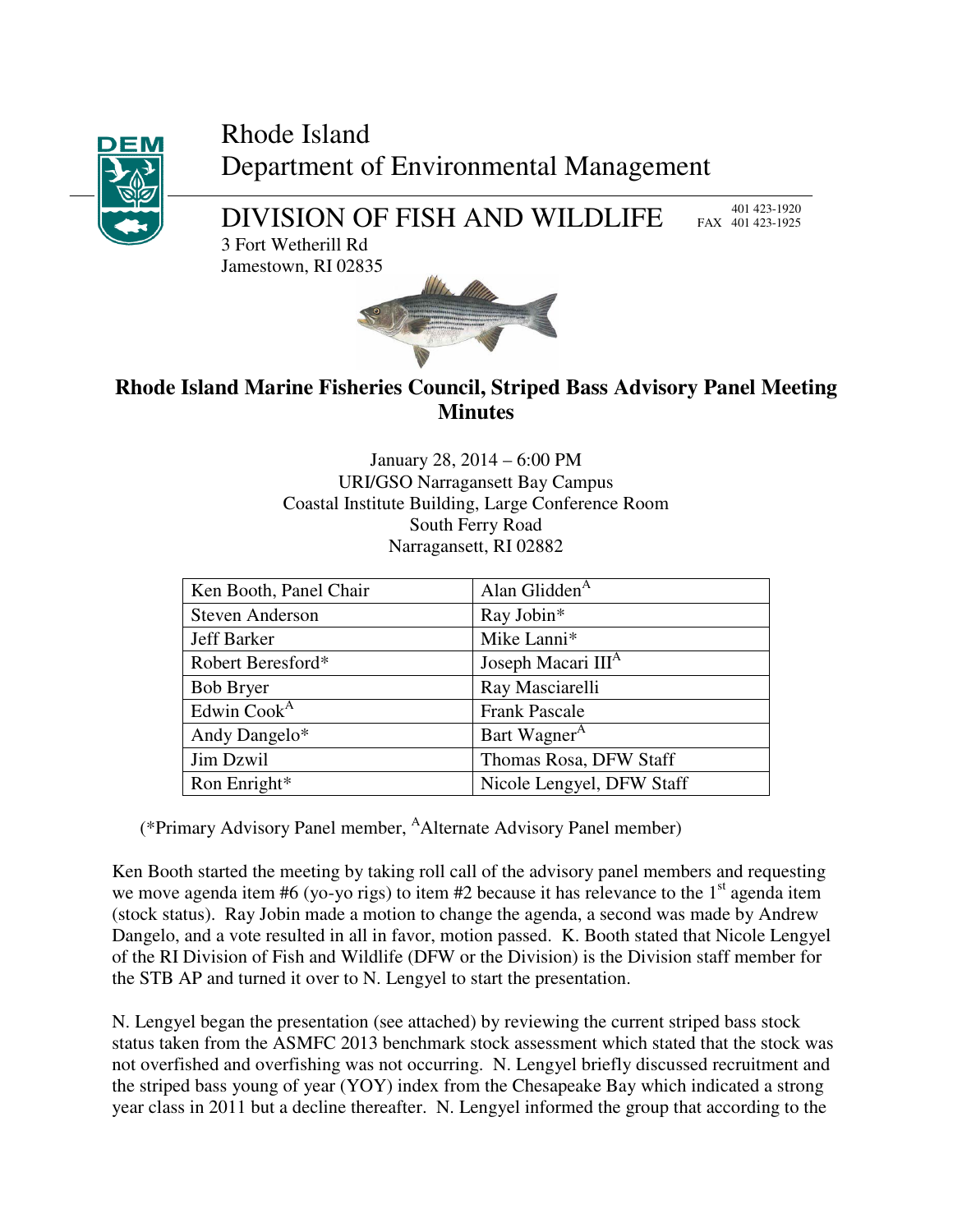stock assessment, if the current level of fishing mortality (F) is maintained through 2013-2017, there will be a high probability that the spawning stock biomass (SSB) will decline to a level beneath the threshold leading to the stock being overfished. N. Lengyel reviewed the process occurring at the Atlantic States Marine Fisheries Commission (ASMFC) with the development of two draft addenda that will 1) set new reference points and 2) propose management options to reduce F. N. Lengyel urged anyone who had questions regarding the benchmark assessment or the process happening at ASMFC to contact her.

The next agenda item covered was the banning of yo-yo rigs in RI. N. Lengyel reviewed that this had been discussed at the 2013 AP meeting and turned into a larger mortality discussion which was referred to the RI Marine Fisheries Council (RIMFC). The RIMFC thought it best to wait until the 2013 benchmark assessment had been completed to take on the issue of mortality further. N. Lengyel explained that because the yo-yo rig discussion had turned into a larger mortality discussion, it did not make sense to proceed any further until the process currently occurring at the ASMFC with the development of two draft addenda was completed.

Next, N. Lengyel reviewed the 2013 RI striped bass fishery. The 2013 floating fish trap (FFT) fishery was discussed first followed by the general category (GC) fishery. A brief discussion occurred regarding the overage that occurred in the GC in the spring. It was stated that with reporting requirements for dealers and online reporting it seems that such a large overage in the 1<sup>st</sup> sub-period should not be happening every year. N. Lengyel explained that the overage was due to 1) late dealer reporting and 2) high daily catch rates at the end of the 1st sub-period. N. Lengyel explained that dealers with poor reporting in 2013 will not be allotted as many striped bass tags in 2014 until their reporting improves. Additionally, N. Lengyel explained that with the requirement to notice 48 hrs before closing the fishery in addition to the daily catch rates increasing the last few days the fishery was open, an overage resulted. K. Booth asked about going to a one-ticket system to have more real-time reporting data. N. Lengyel explained that this was still an interest being pursued at the ACCSP. N. Lengyel reviewed the recreational landings from MRIP next. She stated that the Division recognizes that the wave 3 landings are extremely high and our Recreational Biologist Kevin Smith was looking into it further.

The 2014 FFT season and quota allocation was discussed next. It was stated that the Division was proposing that the start of the FFT season be changed from January 1 to April 1. N. Lengyel explained this was merely to assist the Division with compliance requirements they have with the ASMFC, not to change the nature of the fishery and that landings typically occur after April anyway. Additionally, the Division was proposing that they be given the authority to rollover any unused FFT quota to the GC beginning on October 15. N. Lengyel clarified that this was not an automatic rollover, nor did it mean that all of any remaining quota would be rolled over. If FFT quota remained on 10/15, the Division would consider several factors and make a decision regarding a rollover. Alan Glidden stated that the FFT's were ok with the proposed changes. R. Enright asked why the GC fishery did not remain open in November and December if there was unused quota. N. Lengyel stated that the Division decided on a 5-day opening in November unsure what catch rates would be for the given time of year. After extremely low landings came in during that opening, the Division did not think a re-opening was warranted. A brief discussion then occurred regarding the unused FFT quota in 2013. A. Glidden updated the group stating that the unused quota resulted from one company not fishing in 2013. He also stated the future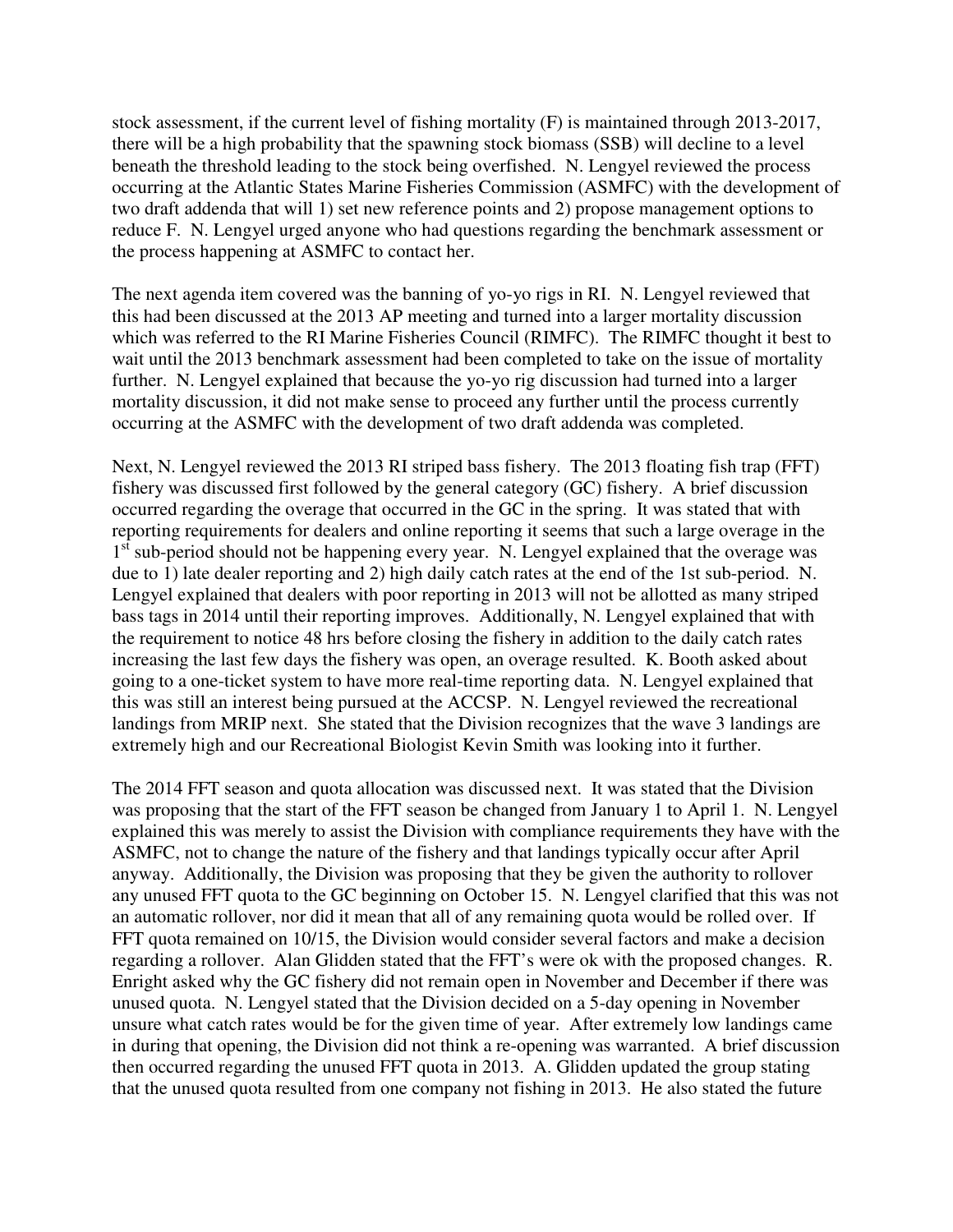of that company/FFT was uncertain at this point. Re-allocation of that companies share to the GC was briefly discussed. J. Macari made a motion for the Divisions proposed FFT management for 2014. A second was made by R. Jobin and a vote resulted in all in favor, motion passed.

The 2014 GC season and quota allocation was discussed next. It was stated that the Division was not proposing any changes for 2014. The group looked at what days of the week status quo openings would fall on. A motion was made by R. Enright for status quo and a second by R. Jobin. There was a discussion regarding how keeping it status quo for the opening dates could be confusing because June 6 was a Friday and the fishery is closed Friday/Saturday throughout. A brief discussion also took place regarding the potential changes that could take place in the MA fishery. N. Lengyel reviewed the MA public hearing notice and the proposed changes to the MA fishery. N. Lengyel then reviewed the timeline for the RIMFC process to illustrate that a decision regarding 2014 management could not be put off to another meeting after the MA public hearings. The group felt a decision had to be made and that if a drastic change in the MA fishery took place that there would be opportunity to comment or recommend changes to the RI season at the public hearing and RIMFC meeting. The motion on the table was modified to a June  $8<sup>th</sup>$  opening and status quo of Sept.  $8<sup>th</sup>$  opening. A second was made by J. Macari, a vote resulted in all in favor, motion passes.

The 2014 recreational fishery was discussed next. It was stated that the Division was not proposing any changes for 2014. A motion was made by Andrew Dangelo for status quo. A second to the motion was made by J. Macari. A vote among AP members resulted in all in favor, motion passes.

K. Booth asked if there was any other business. N. Lengyel again stated that anyone with questions regarding the stock assessment or ASMFC process could contact her.

R. Beresford made a motion to adjourn and a second was made by A. Dangelo. The meeting was adjourned at this point.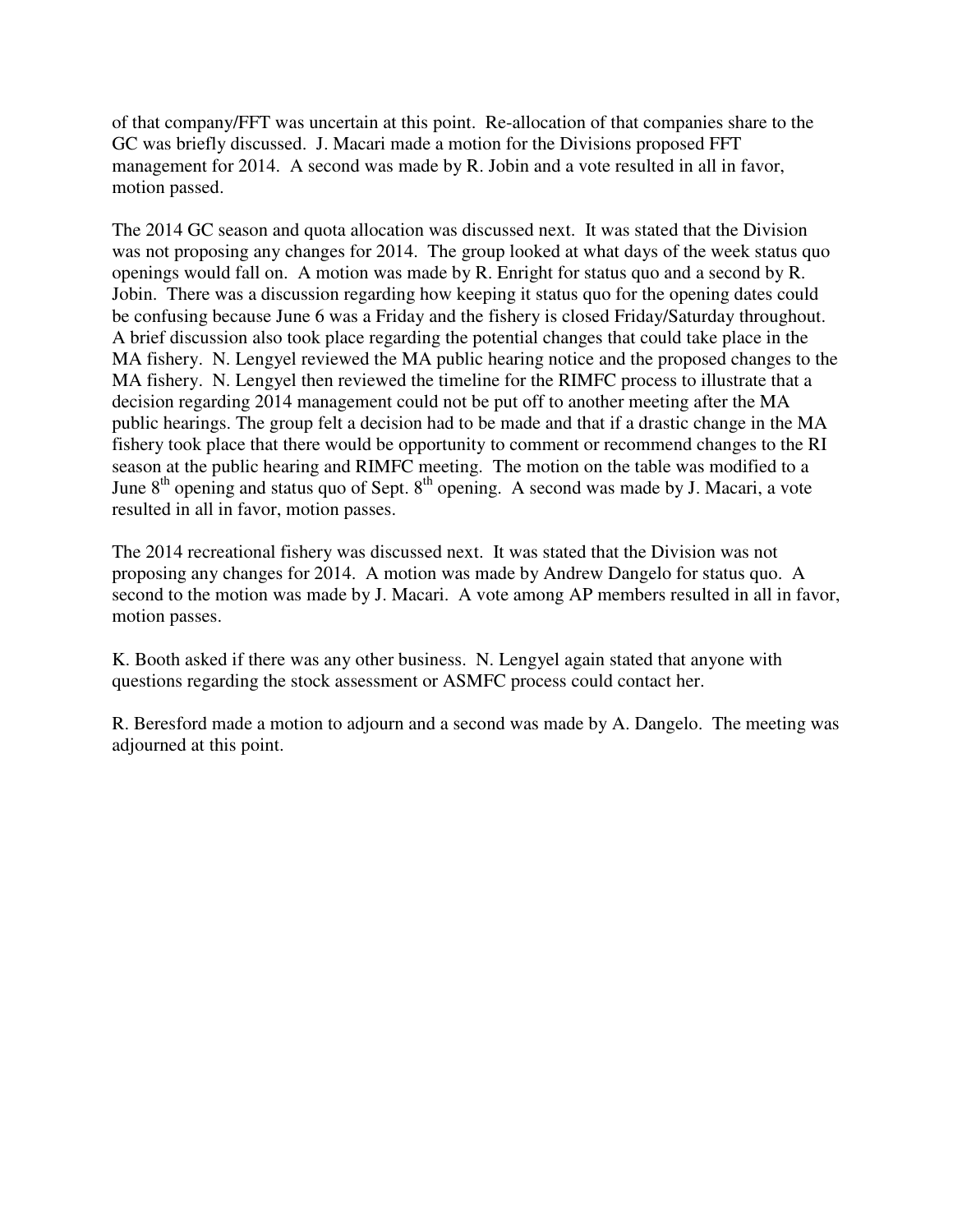# **Striped Bass Advisory Panel Meeting**



## January 28, 2014

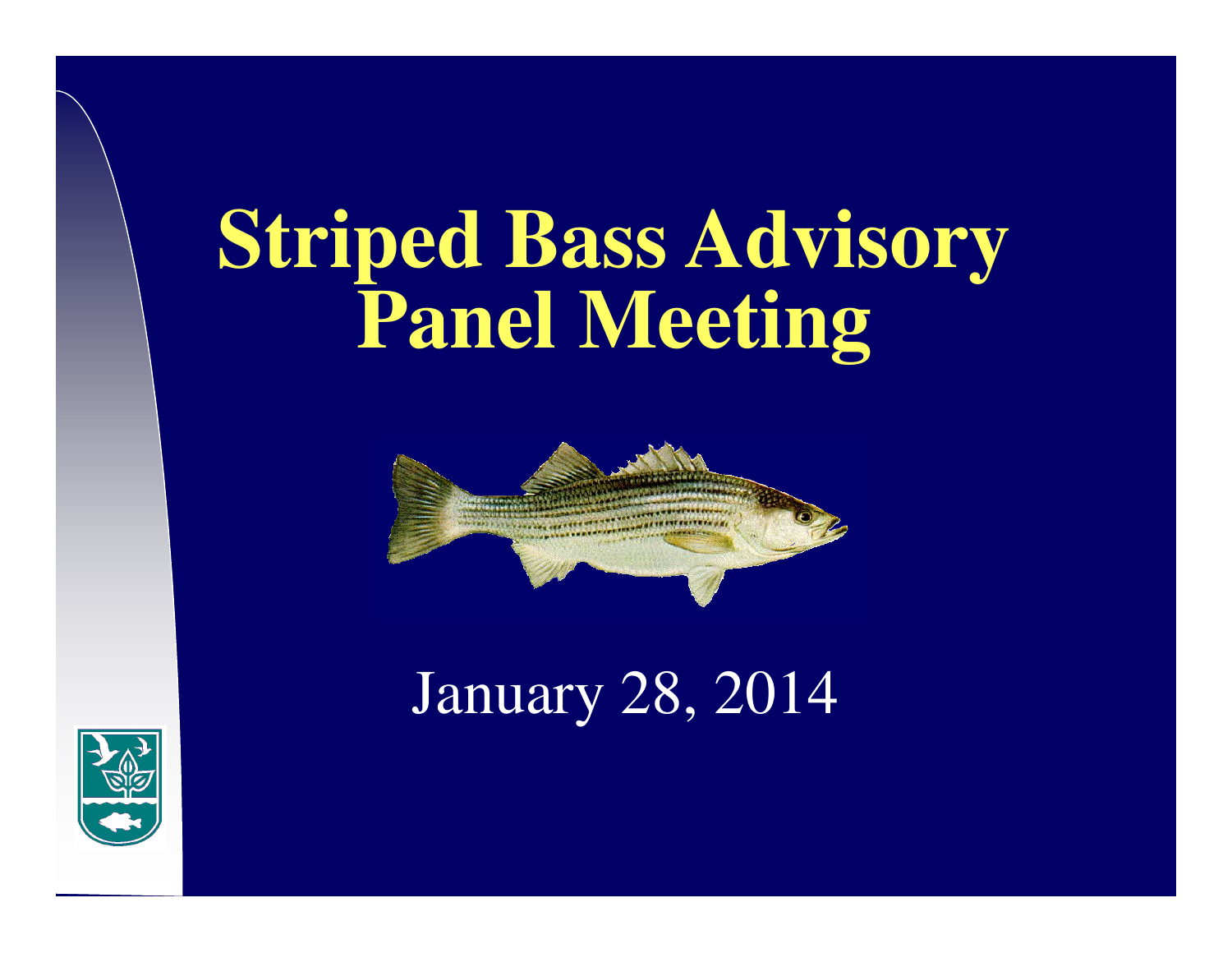# **Striped Bass Stock Status**



**The striped bass stock is not overfished and overfishing is not occurring according to the ASMFC Atlantic Striped Bass Stock Benchmark Assessment, 2013**





**Fishing mortality estimated to be 0.20, a value between the proposed new fishing mortality threshold (0.219) and fishing mortality target (0.18)**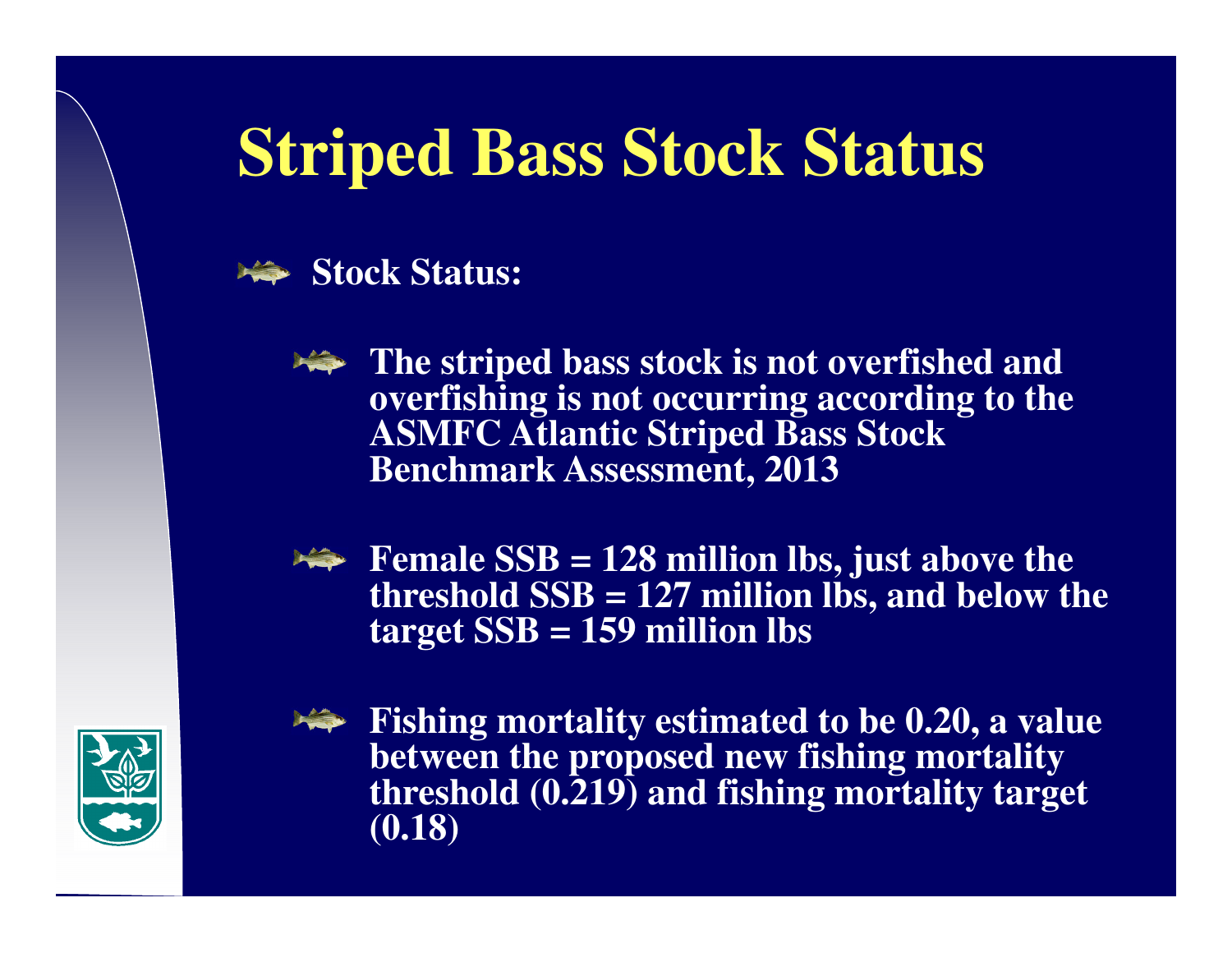# **Striped Bass Stock StatusYOY Index**



**Source: MD DNR**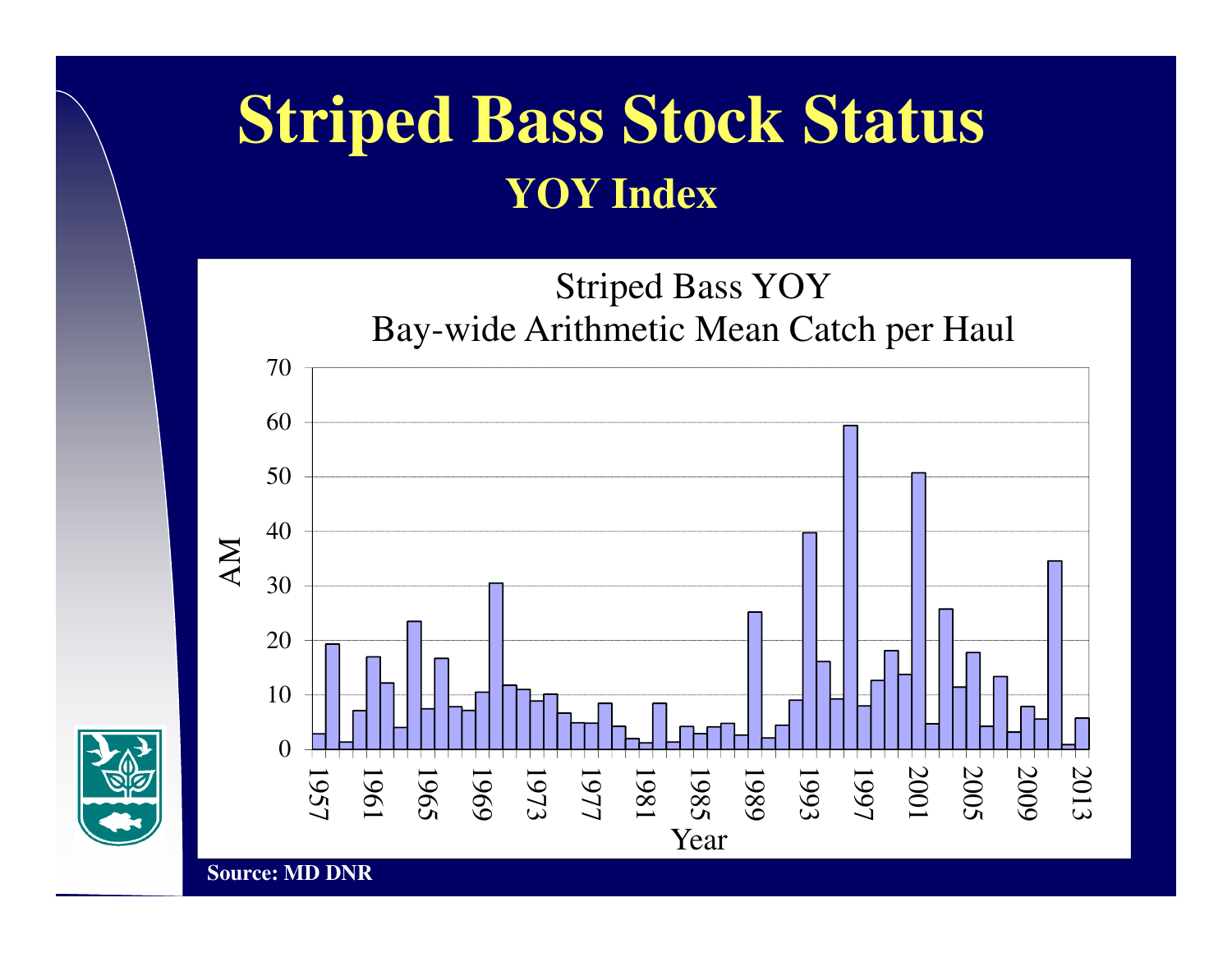# **Striped Bass Stock Status**

Stock Status:



**Current F (0.20) maintained 2013-2017, high probability until 2015-2016 that:**

**SSB < SSB threshold** 

**stock overfished**

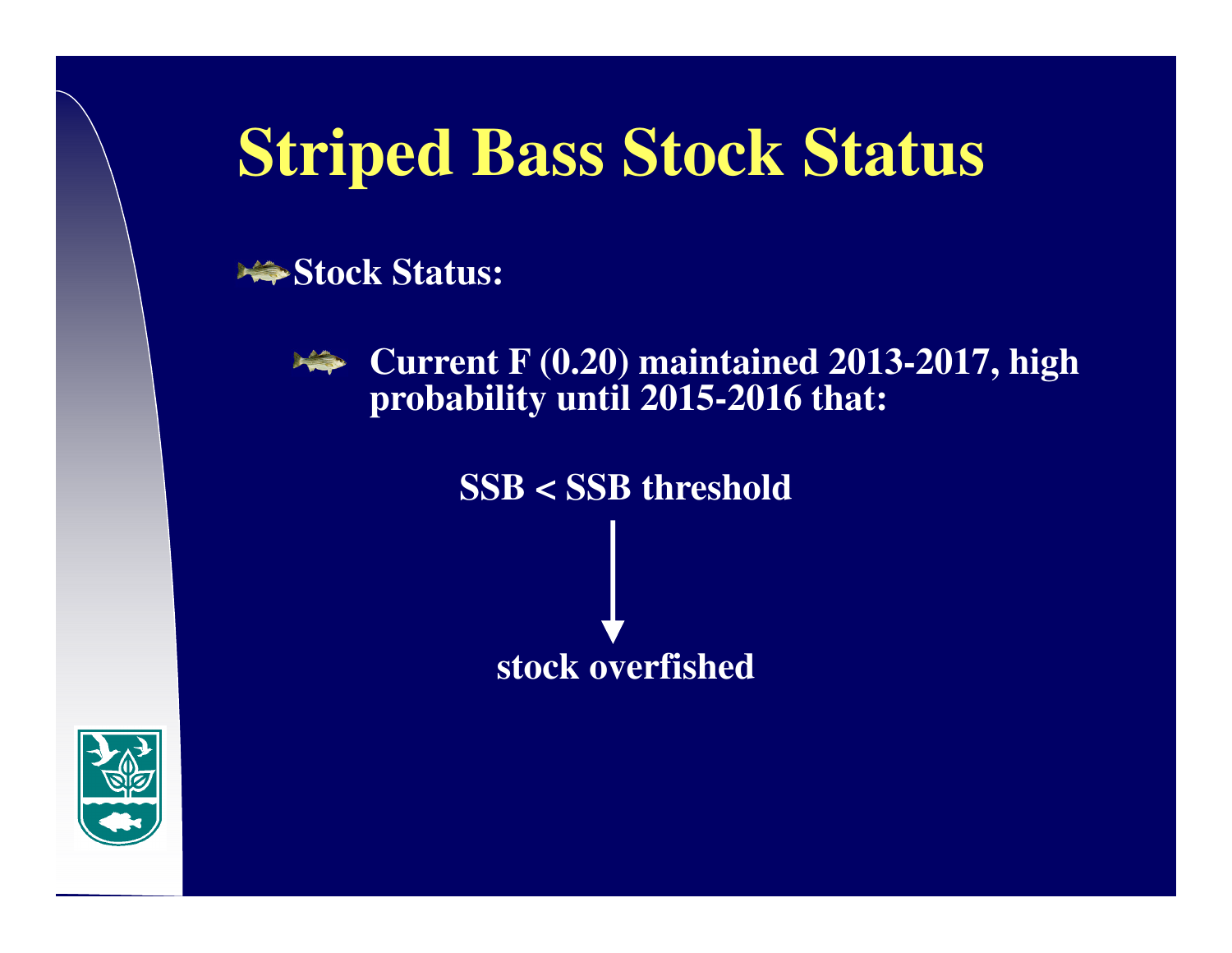# **Review of 2013 FisheryCommercial – Floating Fish Trap**

**Striped Bass Floating Fish Traps**



**93,586 5,078 8,512 79,996**

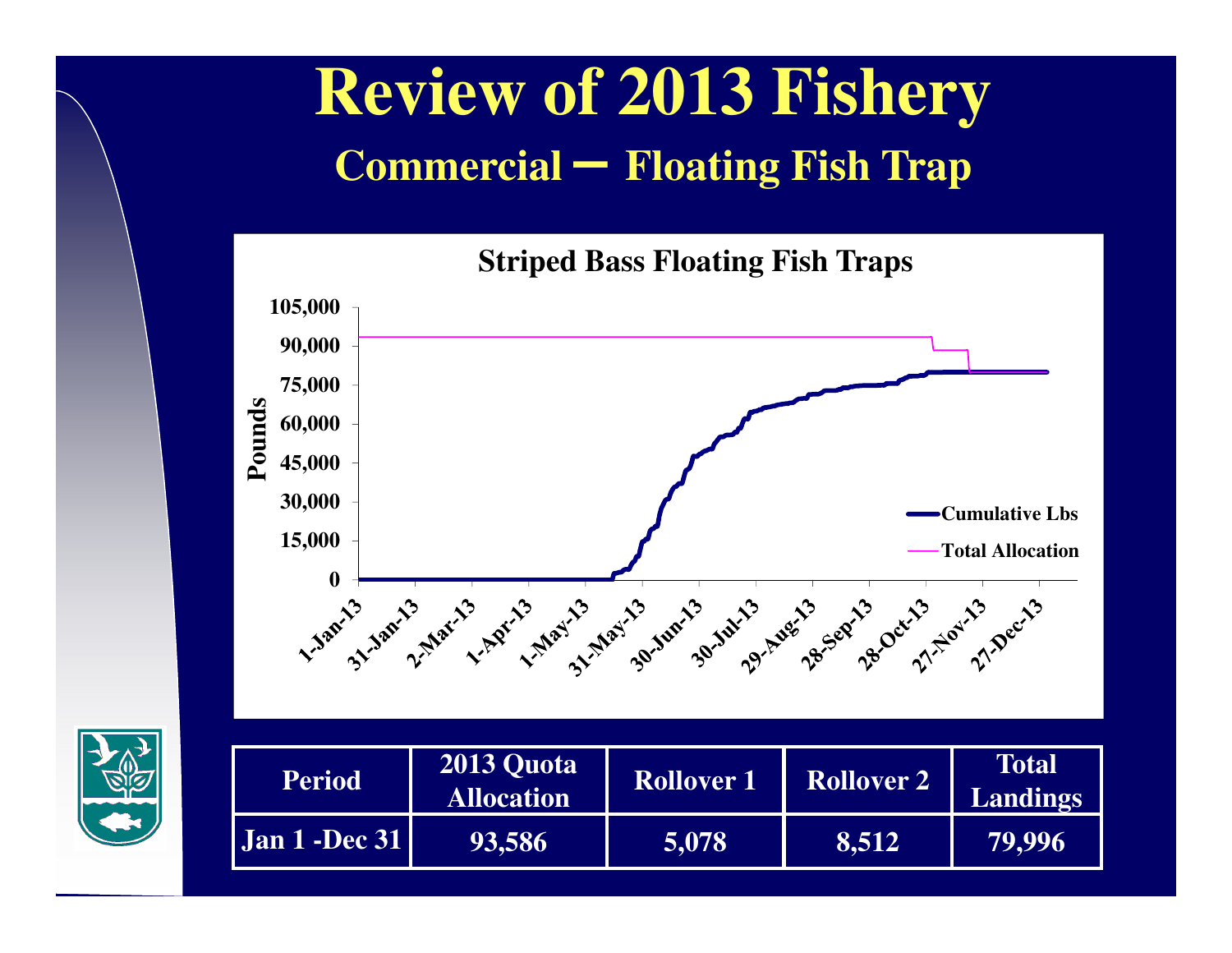# **Review of 2013 Fishery**

### **Commercial - General Category**



|                 | <b>Period</b>     | 2013<br><b>Allocation</b> | <b>Landings</b> | <b>Period</b><br><b>Adjustment</b><br><b>Rollover</b> | <b>Remaining</b> |
|-----------------|-------------------|---------------------------|-----------------|-------------------------------------------------------|------------------|
| <b>CDA</b><br>B | June $6 - Aug$ 31 | 102,275                   | 112,101         |                                                       | $-9,826$         |
|                 | $Sep 8 - Dec 31$  | 43,832                    | 39,183          | 3,764                                                 | 8,413            |
|                 | 2013 Total        | 146,107                   | 148,042         |                                                       |                  |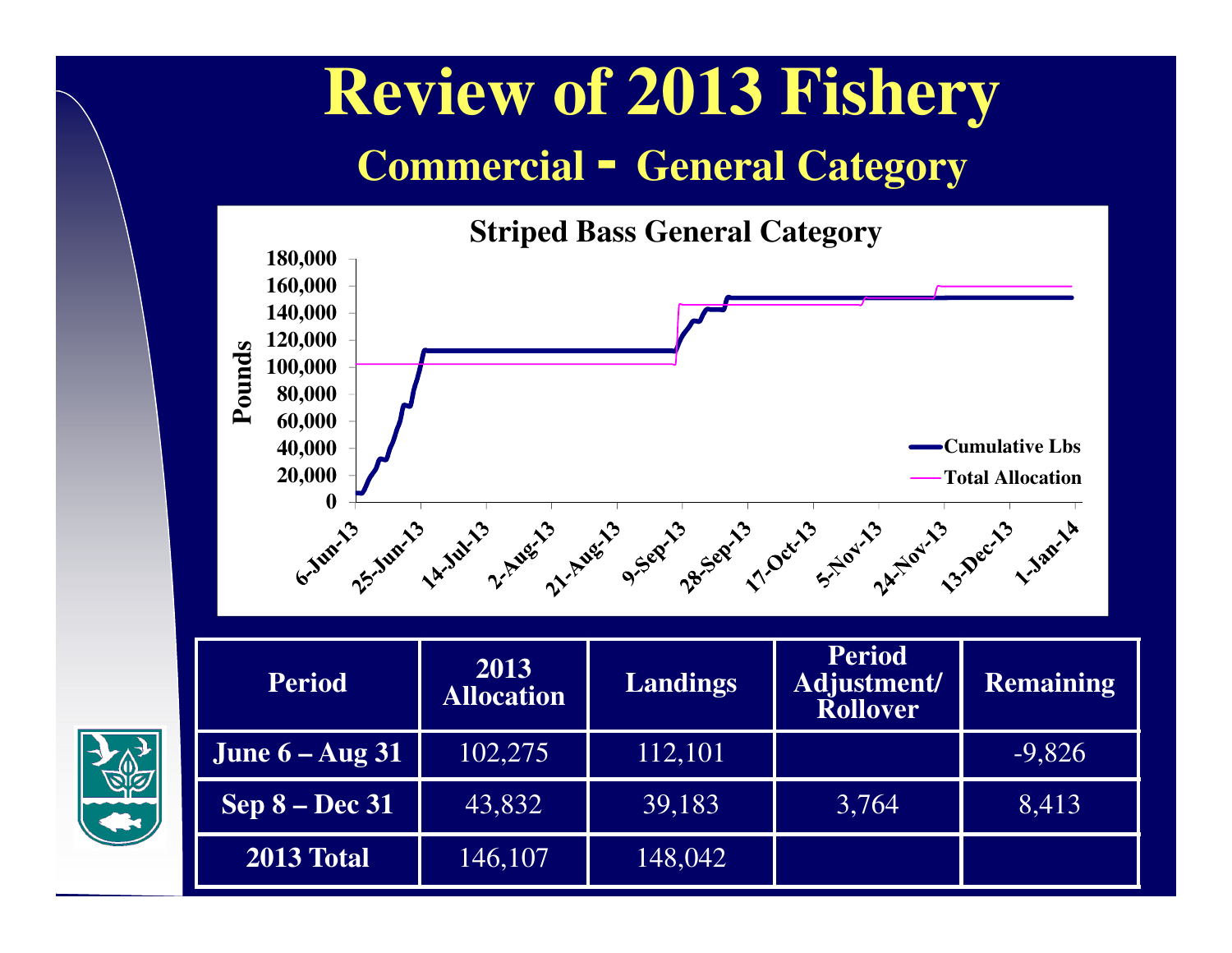### **Review of 2013 FisheryPreliminary Recreational Landings (MRIP)**

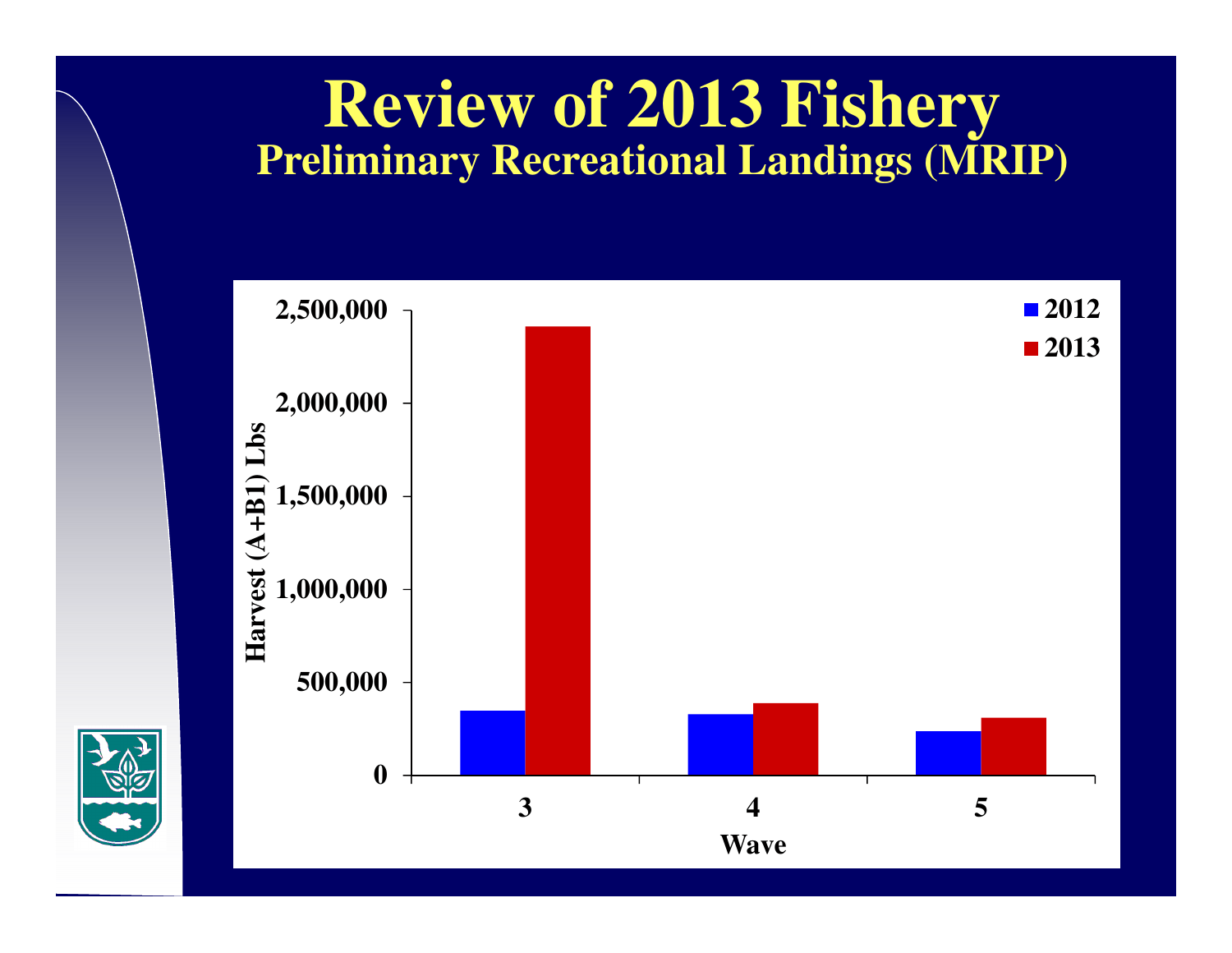### **Review of 2013 FisheryPreliminary Recreational Landings (MRIP)**

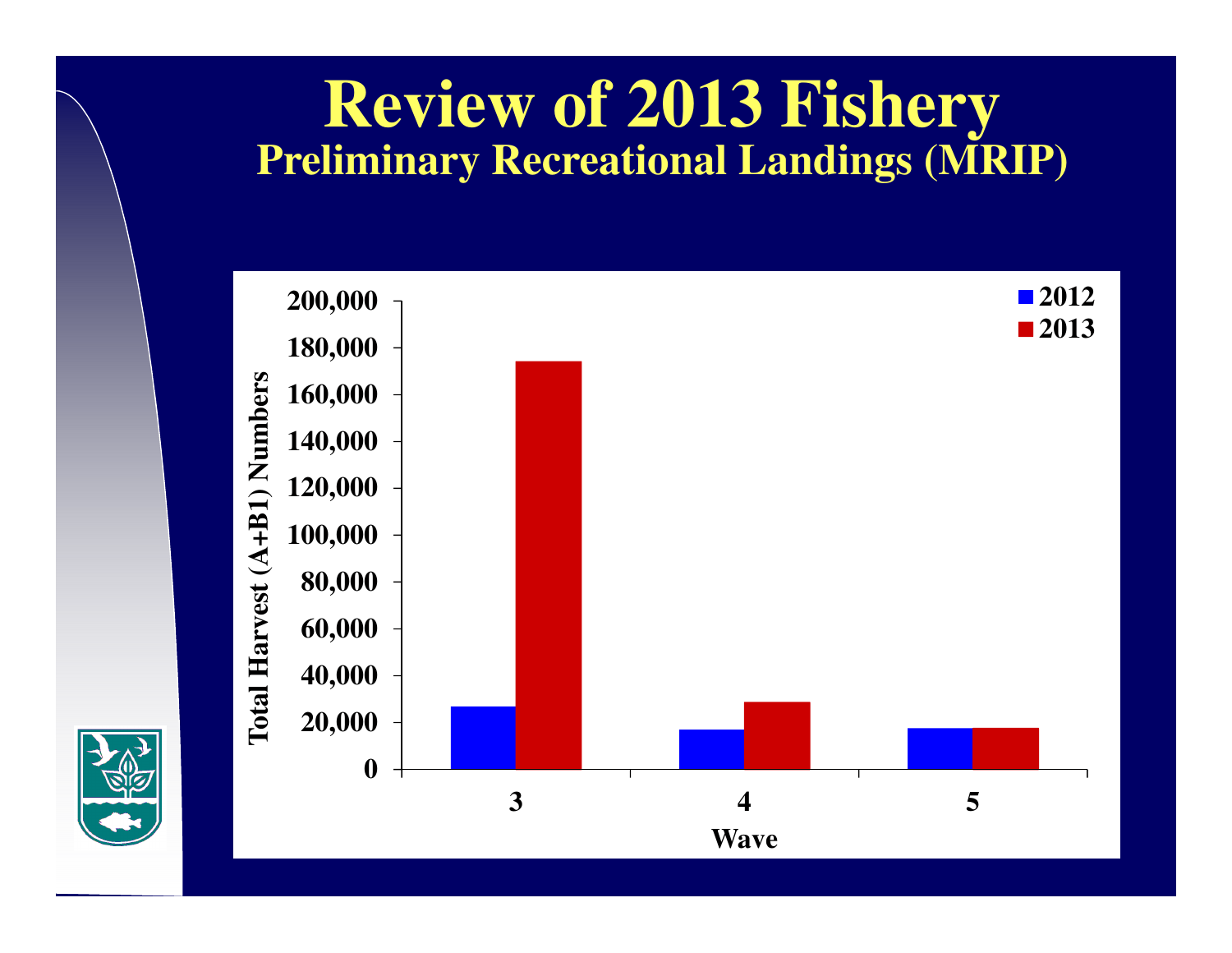### **2014 Fish Trap CommercialSeasons and Quota Allocation**



- **The Division proposes the following changes for 2014:**
	- **Change the season from January 1 –December 31 to April 1 – December 31**
	- **Provide the Division the authority to move any remaining floating fish trap allocation to the general category beginning on October 15**



**The Division recommends maintaining the 26" minimum size (TL)**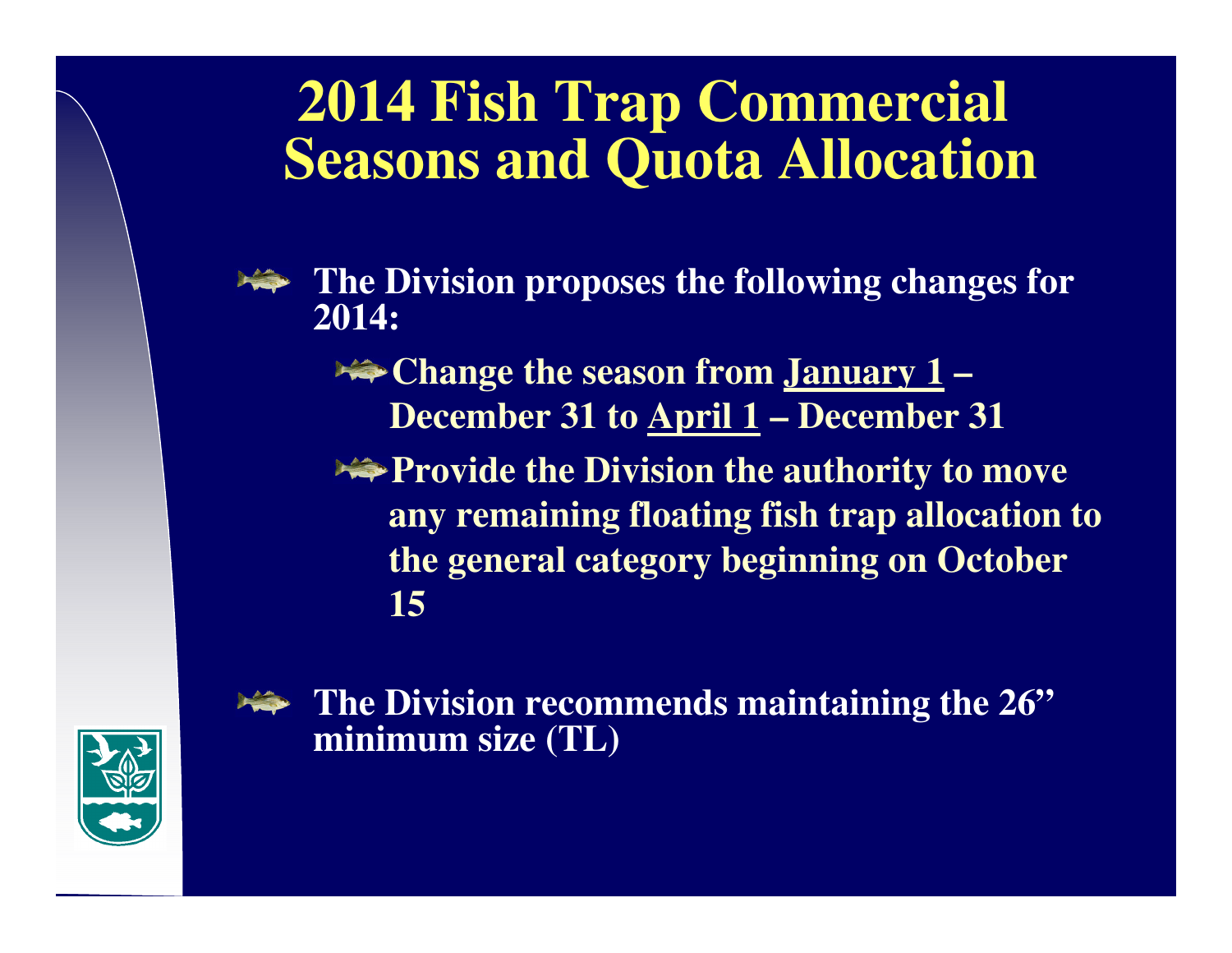### **2014 General Category Commercial Seasons and Quota Allocation**



**The Division does not propose any changes for 2014 2013 management: 34"** minimum size (TL) **January 1 – June 5: CLOSEDJune 6 – Aug. 31: 70% of quota 5 fish/person/day CLOSED Friday and Saturday throughout**<del>**<del>■</del> Sept. 8 – Dec. 31:**</del> **30% of quota5 fish/person/day CLOSED Friday and Saturday throughout**

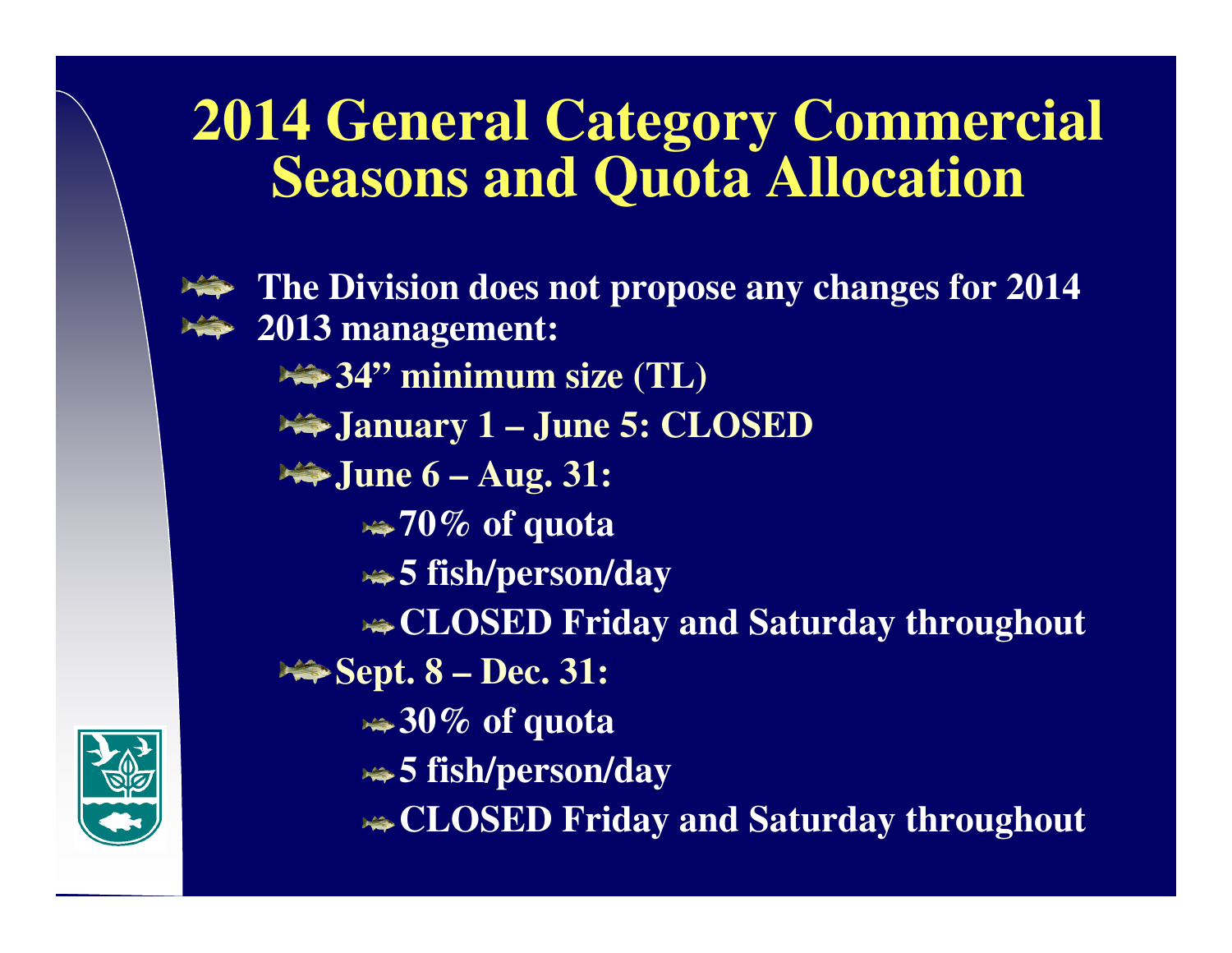**Discussion of RecreationalStriped Bass Fishery**

**The division does not propose any changes for 2014** 

**2013 management:** 

**28" minimum size (TL)** 



**2 fish/person/day possession limit**